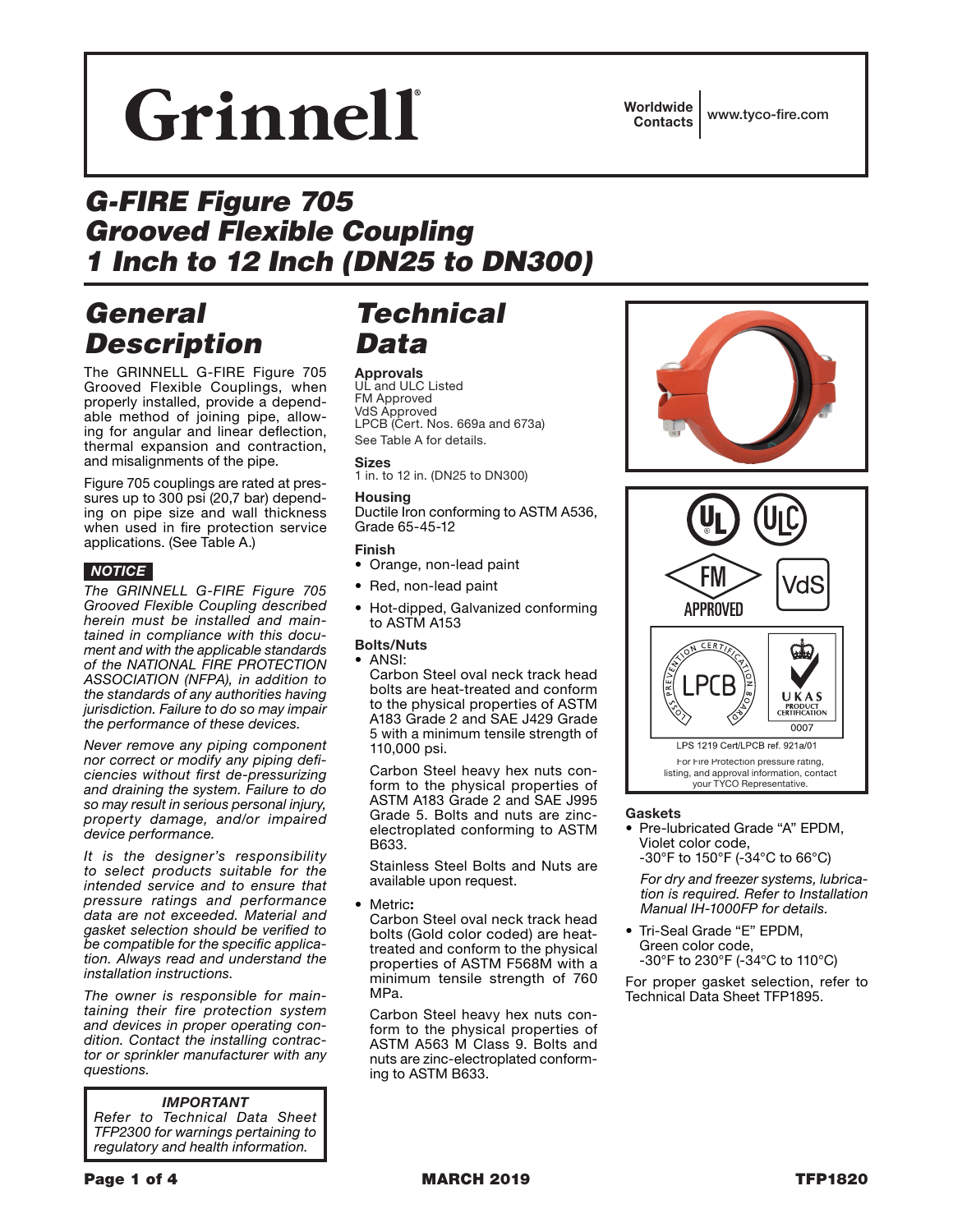| $B -$<br>С<br>Α<br>冊<br>⊕<br>℡       |                               |                                  |                                                      |                                     |                            |                           |                            |                            |                                      |                       |                                                |                                   |
|--------------------------------------|-------------------------------|----------------------------------|------------------------------------------------------|-------------------------------------|----------------------------|---------------------------|----------------------------|----------------------------|--------------------------------------|-----------------------|------------------------------------------------|-----------------------------------|
| <b>Nominal Pipe Size</b>             |                               | Max.b                            |                                                      | Max. <sup>a, d</sup>                | <b>Deflectiond</b>         |                           | <b>Nominal Dimensions</b>  |                            |                                      | <b>Coupling Bolts</b> |                                                |                                   |
| <b>ANSI</b><br><b>Inches</b><br>(DN) | O.D.<br><b>Inches</b><br>(mm) | <b>Pressures</b><br>psi<br>(bar) | Max. <sup>b</sup><br><b>End Load</b><br>Lbs.<br>(kN) | End<br>Gap<br><b>Inches</b><br>(mm) | Degrees<br>per<br>Coupling | Inches/<br>Foot<br>(mm/m) | A<br><b>Inches</b><br>(mm) | в<br><b>Inches</b><br>(mm) | $\mathbf C$<br><b>Inches</b><br>(mm) | Qty.                  | <b>Size</b> <sup>c</sup><br>Inches<br>(metric) | Approx.<br>Weight<br>Lbs.<br>(kg) |
| $\mathbf{1}$<br>(25)                 | 1.315<br>(33,7)               | 300<br>(20,7)                    | 407<br>(1, 81)                                       | 0.13<br>(3,3)                       | 5°30'                      | 1.16<br>(96,7)            | 2.24<br>(56, 9)            | 3.94<br>(100,1)            | 1.81<br>(46, 0)                      | 2                     | $3/8 \times 2 - 1/4$<br>$(M10 \times 57)$      | 1.3<br>(0, 6)                     |
| $1 - 1/4$<br>(32)                    | 1.660<br>(42, 4)              | 300<br>(20,7)                    | 649<br>(2, 88)                                       | 0.13<br>(3,3)                       | 4°19'                      | 0.90<br>(75, 0)           | 2.56<br>(65, 0)            | 4.19<br>(106, 4)           | 1.81<br>(46, 0)                      | 2                     | $3/8 \times 2 - 1/4$<br>(M10 x 57)             | 1.5<br>(0,7)                      |
| $1 - 1/2$<br>(40)                    | 1.900<br>(48,3)               | 300<br>(20,7)                    | 850<br>(3,78)                                        | 0.13<br>(3,3)                       | 3°46'                      | 0.79<br>(65, 8)           | 2.75<br>(69, 9)            | 4.44<br>(112, 8)           | 1.81<br>(46, 0)                      | 2                     | $3/8 \times 2 - 1/4$<br>$(M10 \times 57)$      | 1.6<br>(0,7)                      |
| 2<br>(50)                            | 2.375<br>(60, 3)              | 300<br>(20,7)                    | 1,328<br>(5,90)                                      | 0.13<br>(3,3)                       | 3°1'                       | 0.63<br>(52, 5)           | 3.25<br>(82, 6)            | 4.88<br>(124, 0)           | 1.88<br>(47, 8)                      | 2                     | $3/8 \times 2 - 1/4$<br>$(M10 \times 57)$      | 1.7<br>(0,8)                      |
| $2 - 1/2$<br>(65)                    | 2.875<br>(73, 0)              | 300<br>(20,7)                    | 1,947<br>(8,66)                                      | 0.13<br>(3,3)                       | 2°29'                      | 0.52<br>(43,3)            | 3.69<br>(93,7)             | 5.50<br>(139,7)            | 1.88<br>(47, 8)                      | 2                     | $3/8 \times 2 - 1/4$<br>$(M10 \times 57)$      | 2.0<br>(0, 9)                     |
| 76,1mm<br>(65)                       | 3.000<br>(76,1)               | 300<br>(20,7)                    | 2,120<br>(9, 43)                                     | 0.13<br>(3,3)                       | 2°23'                      | 0.50<br>(41,7)            | 4.00<br>(101, 6)           | 5.75<br>(146, 10)          | 1.88<br>(47, 8)                      | 2                     | $(M12 \times 76)$                              | 3.1<br>(1,4)                      |
| 3<br>(80)                            | 3.500<br>(88, 9)              | 300<br>(20,7)                    | 2,885<br>(12, 83)                                    | 0.13<br>(3,3)                       | 2°3'                       | 0.43<br>(35, 8)           | 4.38<br>(111, 3)           | 6.50<br>(165,1)            | 1.88<br>(47, 8)                      | 2                     | $1/2 \times 3$<br>$(M12 \times 76)$            | 3.1<br>(1,4)                      |
| 108,0mm<br>(100)                     | 4.250<br>(108, 0)             | 300<br>(20,7)                    | 4,256<br>(18, 93)                                    | 0.25<br>(6, 4)                      | 3°22'                      | 0.70<br>(58,3)            | 5.50<br>(139,7)            | 7.50<br>(190, 5)           | 2.06<br>(52, 3)                      | 2                     | $(M12 \times 76)$                              | 4.2<br>(1, 9)                     |
| 4<br>(100)                           | 4.500<br>(114, 3)             | 300<br>(20,7)                    | 4,769<br>(21, 21)                                    | 0.25<br>(6, 4)                      | 3°11'                      | 0.67<br>(55, 8)           | 5.69<br>(144, 5)           | 7.75<br>(196, 9)           | 2.06<br>(52,3)                       | 2                     | $1/2 \times 3$<br>$(M12 \times 76)$            | 4.0<br>(1, 8)                     |
| 133,0mm<br>(125)                     | 5.250<br>(133,0)              | 300<br>(20,7)                    | 6,494<br>(28, 88)                                    | 0.25<br>(6, 4)                      | 2°44'                      | 0.56<br>(46,7)            | 6.56<br>(166, 6)           | 9.50<br>(241, 3)           | 2.06<br>(52, 3)                      | $\overline{2}$        | $(M16 \times 83)$                              | 7.2<br>(3, 3)                     |
| 139,7mm<br>(125)                     | 5.500<br>(139,7)              | 300<br>(20,7)                    | 7,127<br>(31, 70)                                    | 0.25<br>(6, 4)                      | 2°36'                      | 0.55<br>(45, 5)           | 6.81<br>(173, 0)           | 9.75<br>(247,7)            | 2.06<br>(52,3)                       | 2                     | $(M16 \times 83)$                              | 7.2<br>(3,3)                      |
| 5<br>(125)                           | 5.563<br>(141, 3)             | 300<br>(20,7)                    | 7,288<br>(32, 41)                                    | 0.25<br>(6, 4)                      | 2°35'                      | 0.54<br>(45, 0)           | 6.88<br>(174, 8)           | 9.75<br>(247,7)            | 2.06<br>(52,3)                       | $\overline{2}$        | $5/8 \times 3 - 1/4$<br>$(M16 \times 83)$      | 7.1<br>(3,2)                      |
| 159,0mm<br>(150)                     | 6.250<br>(159, 0)             | 300<br>(20,7)                    | 9,204<br>(40, 93)                                    | 0.25<br>(6, 4)                      | 2°17'                      | 0.48<br>(40, 0)           | 7.56<br>(192, 0)           | 10.31<br>(261, 9)          | 2.06<br>(52,3)                       | 2                     | $(M16 \times 83)$                              | 7.4<br>(3,4)                      |
| 165,1mm<br>(150)                     | 6.500<br>(165,1)              | 300<br>(20,7)                    | 9,950<br>(44, 25)                                    | 0.25<br>(6, 4)                      | 2°12'                      | 0.46<br>(38,3)            | 7.75<br>(196, 9)           | 10.69<br>(271, 5)          | 2.06<br>(52,3)                       | 2                     | (M16 x 83)                                     | 7.1<br>(3,2)                      |
| 6<br>(150)                           | 6.625<br>(168, 3)             | 300<br>(20,7)                    | 10,336<br>(45, 97)                                   | 0.25<br>(6, 4)                      | 2°10'                      | 0.45<br>(37,5)            | 7.94<br>(201,7)            | 10.69<br>(271, 5)          | 2.06<br>(52,3)                       | 2                     | $5/8 \times 3 - 1/4$<br>$(M16 \times 83)$      | 7.1<br>(3,2)                      |
| 8<br>(200)                           | 8.625<br>(219,1)              | 300<br>(20,7)                    | 17,519<br>(77, 92)                                   | 0.25<br>(6,4)                       | 1°40'                      | 0.35<br>(29, 2)           | 10.19<br>(258, 8)          | 13.56<br>(344, 4)          | 2.50<br>(63, 5)                      | 2                     | $3/4 \times 4 - 3/4$<br>(M20 x 121)            | 14.5<br>(6, 6)                    |
| 267,4mm<br>(250)                     | 10.528<br>(267, 4)            | 300<br>(20,7)                    | 26,102<br>(116,1)                                    | 0.25<br>(6, 4)                      | 1°22'                      | 0.29<br>(7, 4)            | 12.36<br>(313, 9)          | 16.18<br>(410, 9)          | 2.7<br>(68, 6)                       | 2                     | $1 \times 6 - 1/2$                             | 27.1<br>(12,3)                    |
| 10 <sup>e</sup><br>(250)             | 10.750<br>(273,0)             | 250<br>(17,2)                    | 22,679<br>(100, 8)                                   | 0.25<br>(6, 4)                      | 1°20'                      | 0.28<br>(23,3)            | 12.69<br>(322,3)           | 16.38<br>(416,1)           | 2.63<br>(66, 8)                      | $\overline{2}$        | $1 \times 6 - 1/2$<br>(M24 x 165)              | 28.0<br>(12,7)                    |
| 318,5mm<br>(300)                     | 12.539<br>(318, 5)            | 300<br>(20,7)                    | 37,033<br>(164,7)                                    | 0.25<br>(6,4)                       | 1°8'                       | 0.24<br>(6,1)             | 14.64<br>(371, 9)          | 18.64<br>(473, 4)          | 2.6<br>(66, 0)                       | 2                     | $1 \times 6 - 1/2$                             | 34.9<br>(15, 8)                   |
| $12^e$<br>(300)                      | 12.750<br>(323, 9)            | 250<br>(17, 2)                   | 31,903<br>(141, 9)                                   | 0.25<br>(6, 4)                      | 1°7'                       | 0.23<br>(19,2)            | 14.94<br>(379, 5)          | 18.88<br>(479, 6)          | 2.63<br>(66, 8)                      | $\overline{c}$        | $1 \times 6 - 1/2$<br>(M24 x 165)              | 36.5<br>(16, 6)                   |

a. Maximum available gap between pipe ends. Minimum gap = 0.<br>b. Maximum pressure and end load are total from all loads based on standard weight steel pipe. Pressure ratings and end loads may differ for other pipe materials

*FIGURE 1*

#### *G-FIRE FIGURE 705 GROOVED FLEXIBLE COUPLING, 1 INCH TO 12 INCH (DN25 TO DN300) NOMINAL DIMENSIONS*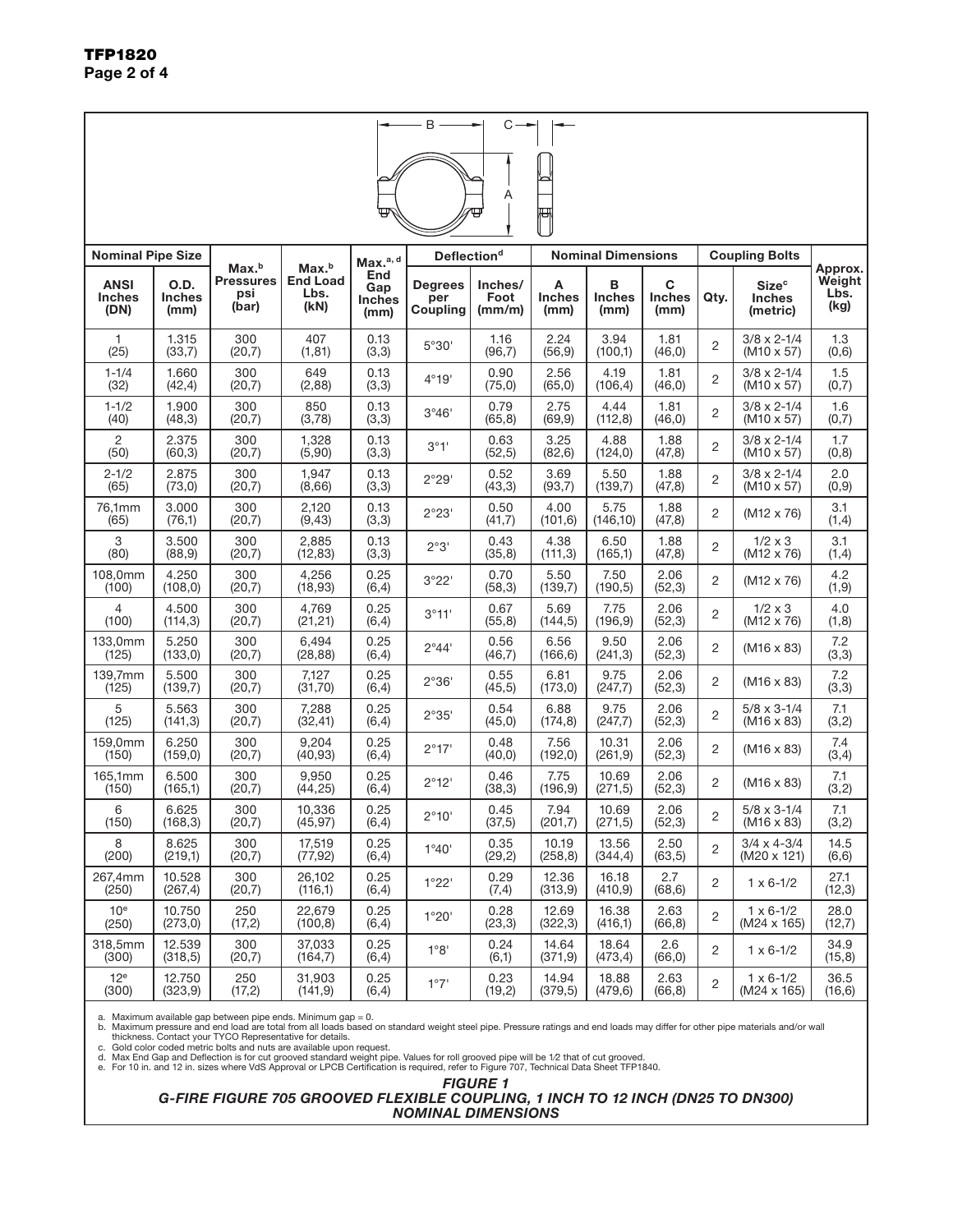| <b>Pipe Sizes</b><br><b>Nominal ANSI Inches</b>                                                    | <b>Pipe</b><br><b>Schedule<sup>c</sup></b> | <b>Pressure Rating</b><br>psi<br>(bar) |               |               |  |
|----------------------------------------------------------------------------------------------------|--------------------------------------------|----------------------------------------|---------------|---------------|--|
| (O.D. mm)                                                                                          |                                            | UL                                     | <b>ULC</b>    | <b>FM</b>     |  |
| $1(33,7)$ ; $1-1/4(42,4)$ ; $1-1/2(48,3)$ ;                                                        | 10                                         | 300<br>(20,7)                          | 300<br>(20,7) | 300<br>(20,7) |  |
| 2 (60, 3); 2-1/2 (73, 0); 3 (88, 9); 4 (114, 3);<br>$5(141,3)$ ; 6 (168,3); 8 (219,1) <sup>a</sup> | 40                                         | 300<br>(20,7)                          | 300<br>(20,7) | 300<br>(20,7) |  |
|                                                                                                    | 10                                         | 250<br>(17,2)                          | 250<br>(17,2) | 300<br>(20,7) |  |
| 10 $(273,0)^a$                                                                                     | 40                                         | 250<br>(17,2)                          | 250<br>(17,2) | 300<br>(20,7) |  |
|                                                                                                    | 10                                         | 250<br>(17,2)                          | 250<br>(17,2) | 250<br>(17,2) |  |
| 12 $(323,9)^b$                                                                                     | 40                                         | 250<br>(17,2)                          | 250<br>(17,2) | 250<br>(17,2) |  |

| Pipe O.D.<br>mm            | Pipe<br>Specification <sup>c</sup> | <b>Pressure Rating</b><br>psi<br>(bar) |               |
|----------------------------|------------------------------------|----------------------------------------|---------------|
|                            |                                    | UL                                     | <b>FM</b>     |
|                            | ISO 4200 Type D and E              | 300<br>(20,7)                          |               |
| 76,1                       | <b>EN 10255 Heavy</b>              |                                        | 300<br>(20,7) |
|                            | EN 10255 Medium                    |                                        | 300<br>(20,7) |
|                            | ISO 4200 Type E                    | 300<br>(20,7)                          |               |
| 108,0; 133,0; 139,7; 159,0 | <b>EN 10255 Heavy</b>              |                                        | 300<br>(20,7) |
|                            | EN 10255 Medium                    |                                        | 300<br>(20,7) |
|                            | 2.5 mm Wall Thickness              | 300<br>(20,7)                          |               |
| 165,1                      | <b>EN 10255 Heavy</b>              |                                        | 300<br>(20,7) |
|                            | EN 10255 Medium                    |                                        | 300<br>(20,7) |
| 267,4; 318,5               | <b>JIS G3452</b>                   |                                        | 300<br>(20,7) |

| <b>Pipe Sizes</b><br><b>Nominal ANSI Inches</b>                                                             | <b>Pipe</b><br>Specification <sup>d</sup> | <b>Pressure Rating</b><br>psi<br>(bar) |             |
|-------------------------------------------------------------------------------------------------------------|-------------------------------------------|----------------------------------------|-------------|
| (O.D. mm)                                                                                                   |                                           | <b>LPCB</b>                            | <b>VdS</b>  |
| 1-1/4 (42,4); 1-1/2 (48,3); 2 (60,3);<br>$-$ (76,1), 3 (88,9), 4 (114,3), - (165,1)                         | ISO 65 Medium                             | 290<br>(20)                            |             |
| 6(168,3); 8(219,1)                                                                                          | ISO 4200 Wall Thickness 5,4 mm            | 290<br>(20)                            |             |
| $1-1/4$ (42,4); $1-1/2$ (48,3); 2 (60,3); - (76,1);<br>3 (88,9); 4 (114,3); - (139,7); 6 (168,3); 8 (219,1) | DIN 2448 or 2548                          |                                        | 232<br>(16) |

a. For 8 in. and 10 in. sizes, minimum allowed pipe wall thickness is 0.188 in.<br>
b. For 12 in., Schedule 30 is minimum allowed pipe wall thickness by UL and ULC. 0.250 in. wall thickness is the minimum allowed by FM<br>
c. Se

#### *TABLE A LISTED/APPROVED PRESSURE RATINGS*